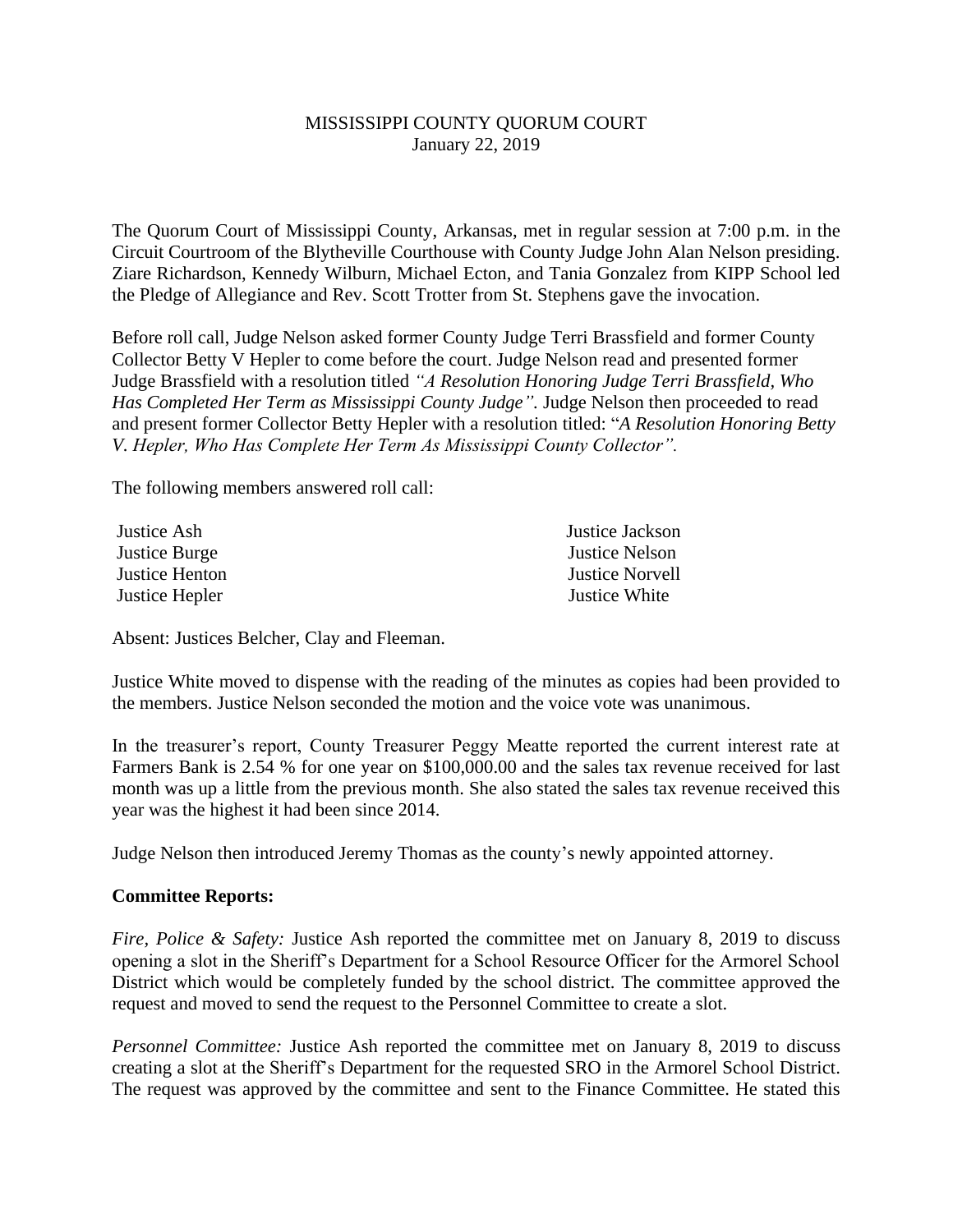would be basically a pass-through grant. The committee met again on January 14, 2019 where Judge John Alan Nelson introduced Steven Savage as the new Public Affairs Director. Justice Ash stated the purpose of this meeting was to look at making changes to the Secretary/Bookkeeper. The request from the judge was to change the title of this slot to Public Affairs Director and increase the salary from \$27,000.00 to \$43,000.00 annually. A motion was approved to present this request to the full court.

*Finance Committee:* Justice White reported the committee met on January 14, 2019. Topics of discussion were:

- Brief overview of the County's Expenditure Report through December 2018.
- 2 proposals from the Sheriff's Department:
	- 1) Armorel School District's request for a SRO
	- 2) Sheriff Dale Cook's \$300,000.00 request for funding new camera equipment in the jail.
- Slot in the Judge's office be changed from Secretary/Bookkeeper to Public Affairs Director and salary be increased to \$43,000.00.
- Assessor Harley Bradley's request to increase the hours and salary of the business appraiser.
- Judge Nelson passed out information for a GPS system to be used on the road graders in the Road Department. He stated the system would keep track of the location of the graders, how fast the graders are moving, and how much fuel is in the tank, etc. He also stated he would like to form a Road Commission.

*Fire, Police & Safety:* Justice Ash reported the committee met on January 18, 2019 to meet with the owner of the Essence Event Center, Mr. Prunty and his attorney, Mr. Jim Harris regarding his wish to apply for a Private Club License. Due to changes in the law, an applicant must first get approval of the county court before completing the process with the state. The event center would be used for wedding receptions, parties, reunions and other such events. The motion was passed to grant Mr. Prunty's request to apply for a license with ABC and to send the request to the full court.

The clerk was asked to read a resolution titled: A RESOLUTION OF SUPPORT FOR THE ISSUANCE OF BONDS BY MISSISSIPPI COUNTY, ARKANSAS FOR THE PURPOSE OF FINANCING IMPROVEMENTS TO THE COUNTY COURTHOUSES LOCATED IN BLYTHEVILLE AND OSCEOLA; AND PRESCRIBING OTHER MATTERS RELATED THERETO. Following the reading, Justice White moved for adoption, Justice Nelson seconded and the vote was: Aye --- Ash, Burge, Henton, Hepler, Jackson, Nelson, Norvell and White; Nay --- None: Absent--- Belcher, Clay and Fleeman. R-2019-02 was adopted by the court.

The clerk was asked to read a resolution titled: A RESOLUTION APPROVING ARKANSAS HERITAGE PRESERVATION PLAN GRANT TO BE USED FOR ROOF REPAIRS TO BLYTHEVILLE, ARKANSAS COURTHOUSE. Following the reading, Justice Nelson moved for adoption, Justice Norvell seconded and the vote was: Aye --- Ash, Burge, Henton, Hepler, Jackson, Nelson, Norvell and White; Nay --- None: Absent--- Belcher, Clay and Fleeman. R-2019-03 was adopted by the court.